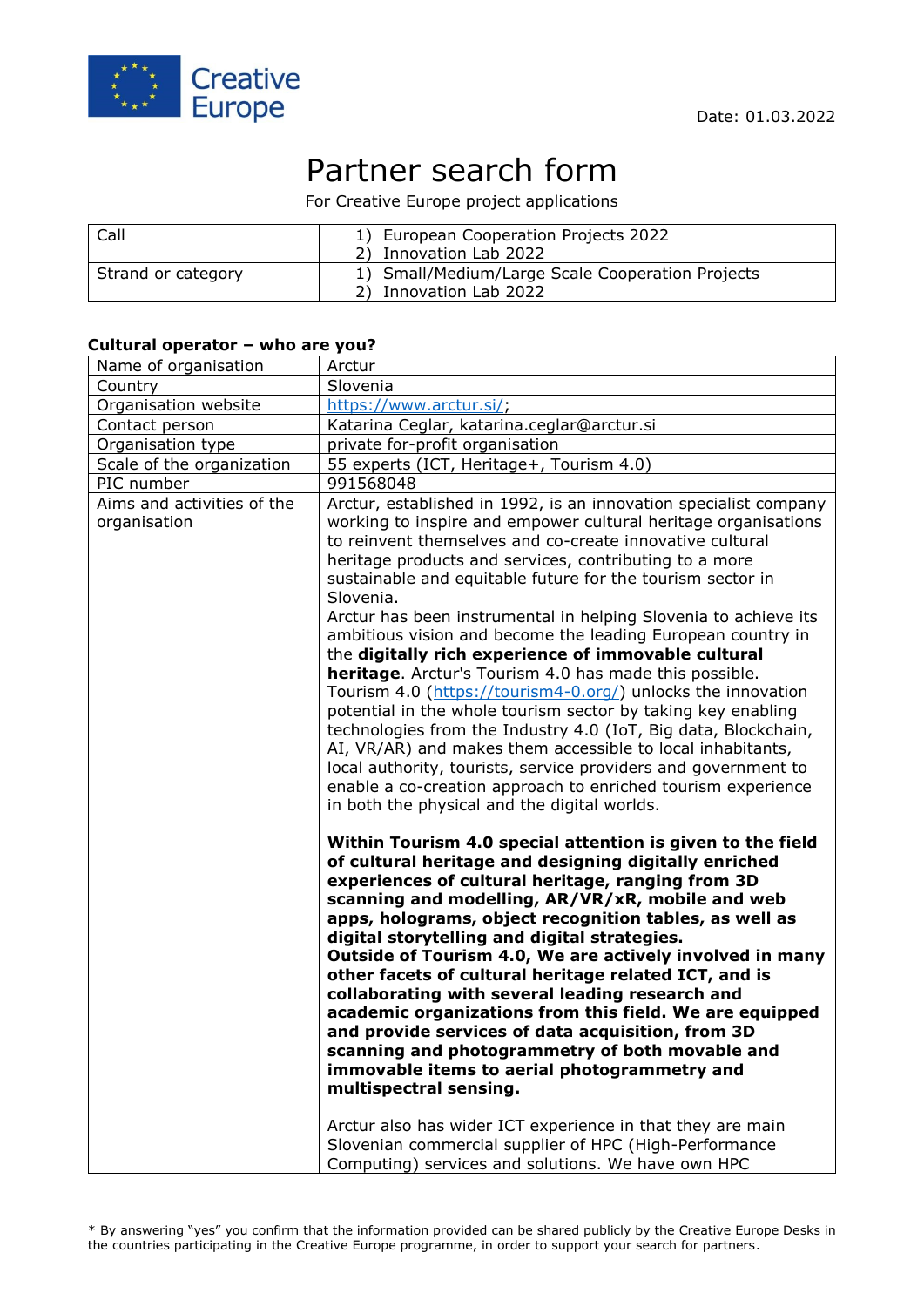|                                            | and Cloud Computing infrastructure to be used as the<br>technological foundation for advanced HPC and Cloud<br>computing solutions and innovative IT services in a distributed,<br>high redundancy environment.                                                                                                                                                                                                                                                                                                                                                                                                                                                                                                                                                                                                                                                                                                                                                                                                                                                                                                               |
|--------------------------------------------|-------------------------------------------------------------------------------------------------------------------------------------------------------------------------------------------------------------------------------------------------------------------------------------------------------------------------------------------------------------------------------------------------------------------------------------------------------------------------------------------------------------------------------------------------------------------------------------------------------------------------------------------------------------------------------------------------------------------------------------------------------------------------------------------------------------------------------------------------------------------------------------------------------------------------------------------------------------------------------------------------------------------------------------------------------------------------------------------------------------------------------|
| Role of the organisation in<br>the project | project partner                                                                                                                                                                                                                                                                                                                                                                                                                                                                                                                                                                                                                                                                                                                                                                                                                                                                                                                                                                                                                                                                                                               |
| Previous EU grants<br>received             | 1) WEAVE - European Climate, Infrastructure and Environment<br>Executive Agency (CINEA)/2021;<br>2) Insites $(E+)$<br>3) TOURISM 4.0 for the Black Sea - EMFF Blue Economy<br>2018/2019<br>4) Amazing, Interreg Danube<br>5) Slovenian DICH project - Digital Innovation of Cultural<br>Heritage, where in the last 2 years we digitised $+100$ units of<br>heritage (museums, churches, cemeteries, etc.). The<br>innovative, unique part of the project was to monetize -<br>use these units and implement them into the creation of<br>5-star tourist products/experiences. This resulted in the<br>creation of 30+ new unique, high-value tourist products.<br>Slovenia received the ECTN - Destination of Sustainable<br>Cultural Tourism award 2021 for digital innovation of<br>cultural heritage<br>You are warmly invited to take a look of our short video:<br>https://www.youtube.com/watch?v=_hPFhKiyYMU<br>6) EXPO 2020 in Dubai ICT part of the Slovenian pavilion and<br>presented Heritage+ on the screens, VR/AR, smart tables, etc.<br>https://tourism4-0.org/a-tourism-4-0-success-story-in-expo-<br>2020/ |
|                                            | 40+ EU projects (Horizon 2020, E+, Interregs, etc.)                                                                                                                                                                                                                                                                                                                                                                                                                                                                                                                                                                                                                                                                                                                                                                                                                                                                                                                                                                                                                                                                           |

# **Proposed Creative Europe project – to which project are you looking for partners?**

| Sector or field                                   | 1) Technology provider, digital innovation of natural and<br>cultural heritage                                                                                                                                                                                                                                                                                                                                                                                                                                                                                                                                                                                                                                                                                                                                        |
|---------------------------------------------------|-----------------------------------------------------------------------------------------------------------------------------------------------------------------------------------------------------------------------------------------------------------------------------------------------------------------------------------------------------------------------------------------------------------------------------------------------------------------------------------------------------------------------------------------------------------------------------------------------------------------------------------------------------------------------------------------------------------------------------------------------------------------------------------------------------------------------|
|                                                   | 2) Connecting/networking various stakeholders from<br>tourism/heritage/other sectors; in establishing the<br>International Heritage+ center/hub                                                                                                                                                                                                                                                                                                                                                                                                                                                                                                                                                                                                                                                                       |
|                                                   | 3) Data analytics in Heritage+                                                                                                                                                                                                                                                                                                                                                                                                                                                                                                                                                                                                                                                                                                                                                                                        |
| Description or summary of<br>the proposed project | Education and training for the heritage sector and<br>connected sectors (tourism); digital storytelling,<br>digitization technologies (photogrammetry, laser<br>scanning), digital interpretation technologies (VR, AR,<br>xR, holograms, interactive screens, applications) and<br>interpretations of cultural heritage.<br>Digital Innovation of Heritage (3D objects, etc.)<br>Development of digital platforms<br>Storage of large files (3D objects, etc.)<br>"Policy" making/consultations; participation in the<br>development of systematic solutions that promote the<br>use of advanced technologies for tourism and cultural<br>heritage<br>One-on-one consultations on concrete examples of<br>tourist products and cultural heritage in order to<br>develop attractive experiences (including conducting |